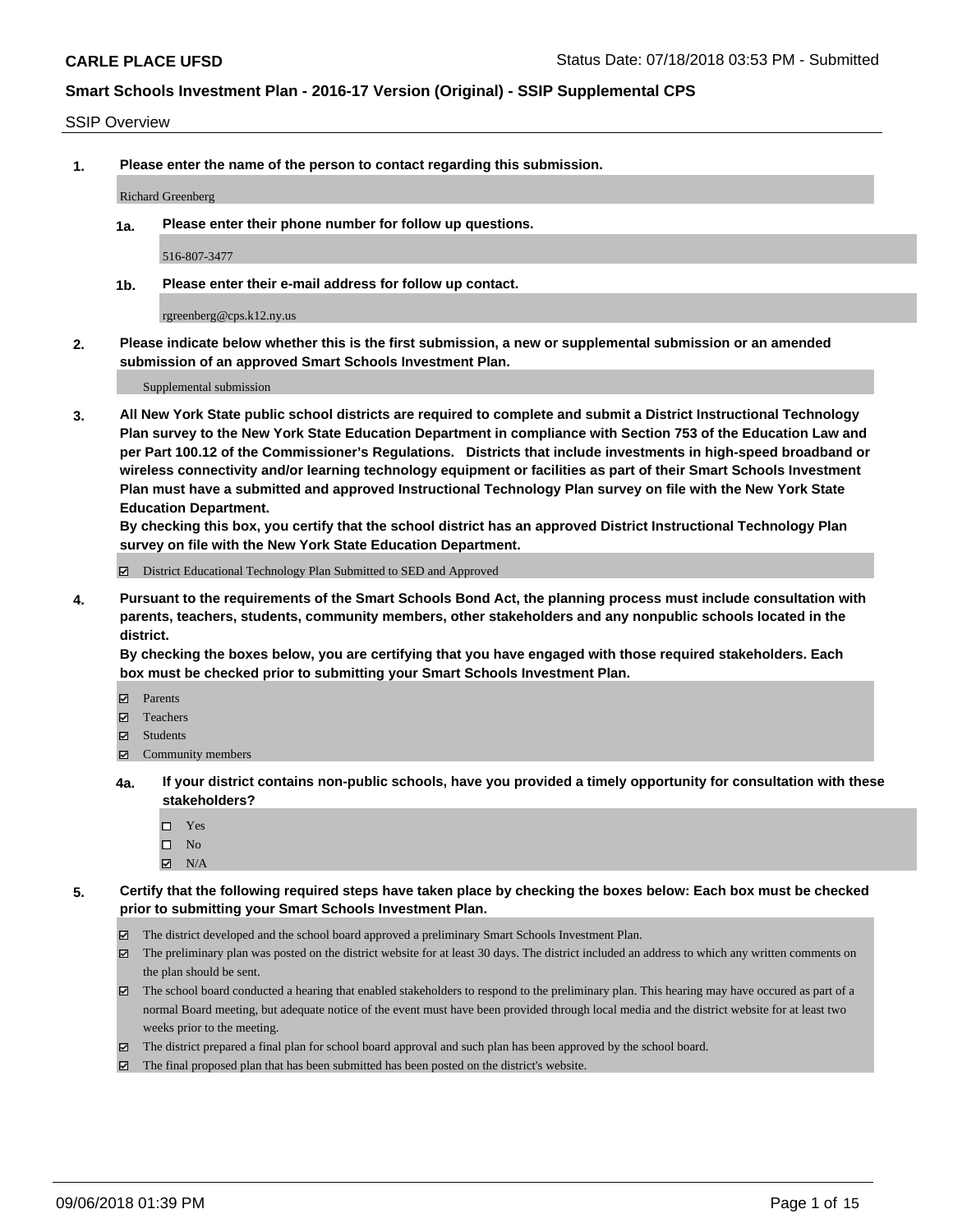SSIP Overview

**5a. Please upload the proposed Smart Schools Investment Plan (SSIP) that was posted on the district's website, along with any supporting materials. Note that this should be different than your recently submitted Educational Technology Survey. The Final SSIP, as approved by the School Board, should also be posted on the website and remain there during the course of the projects contained therein.**

Approved SSIP on 5-11-16.pdf Smart School Investment Plan Supplemental.pdf

**5b. Enter the webpage address where the final Smart Schools Investment Plan is posted. The Plan should remain posted for the life of the included projects.**

http://www.cps.k12.ny.us/departments/tech\_documents

**6. Please enter an estimate of the total number of students and staff that will benefit from this Smart Schools Investment Plan based on the cumulative projects submitted to date.**

1,400

**7. An LEA/School District may partner with one or more other LEA/School Districts to form a consortium to pool Smart Schools Bond Act funds for a project that meets all other Smart School Bond Act requirements. Each school district participating in the consortium will need to file an approved Smart Schools Investment Plan for the project and submit a signed Memorandum of Understanding that sets forth the details of the consortium including the roles of each respective district.**

 $\Box$  The district plans to participate in a consortium to partner with other school district(s) to implement a Smart Schools project.

**8. Please enter the name and 6-digit SED Code for each LEA/School District participating in the Consortium.**

| <b>Partner LEA/District</b> | ISED BEDS Code |
|-----------------------------|----------------|
| (No Response)               | (No Response)  |

**9. Please upload a signed Memorandum of Understanding with all of the participating Consortium partners.**

(No Response)

**10. Your district's Smart Schools Bond Act Allocation is:**

\$424,135

**11. Enter the budget sub-allocations by category that you are submitting for approval at this time. If you are not budgeting SSBA funds for a category, please enter 0 (zero.) If the value entered is \$0, you will not be required to complete that survey question.**

|                                       | Sub-<br>Allocations |
|---------------------------------------|---------------------|
| <b>School Connectivity</b>            | 49,854              |
| Connectivity Projects for Communities | $\overline{0}$      |
| <b>Classroom Technology</b>           | $\overline{0}$      |
| Pre-Kindergarten Classrooms           | 0                   |
| Replace Transportable Classrooms      | $\mathbf 0$         |
| <b>High-Tech Security Features</b>    | $\mathbf 0$         |
| Totals:                               | 49,854              |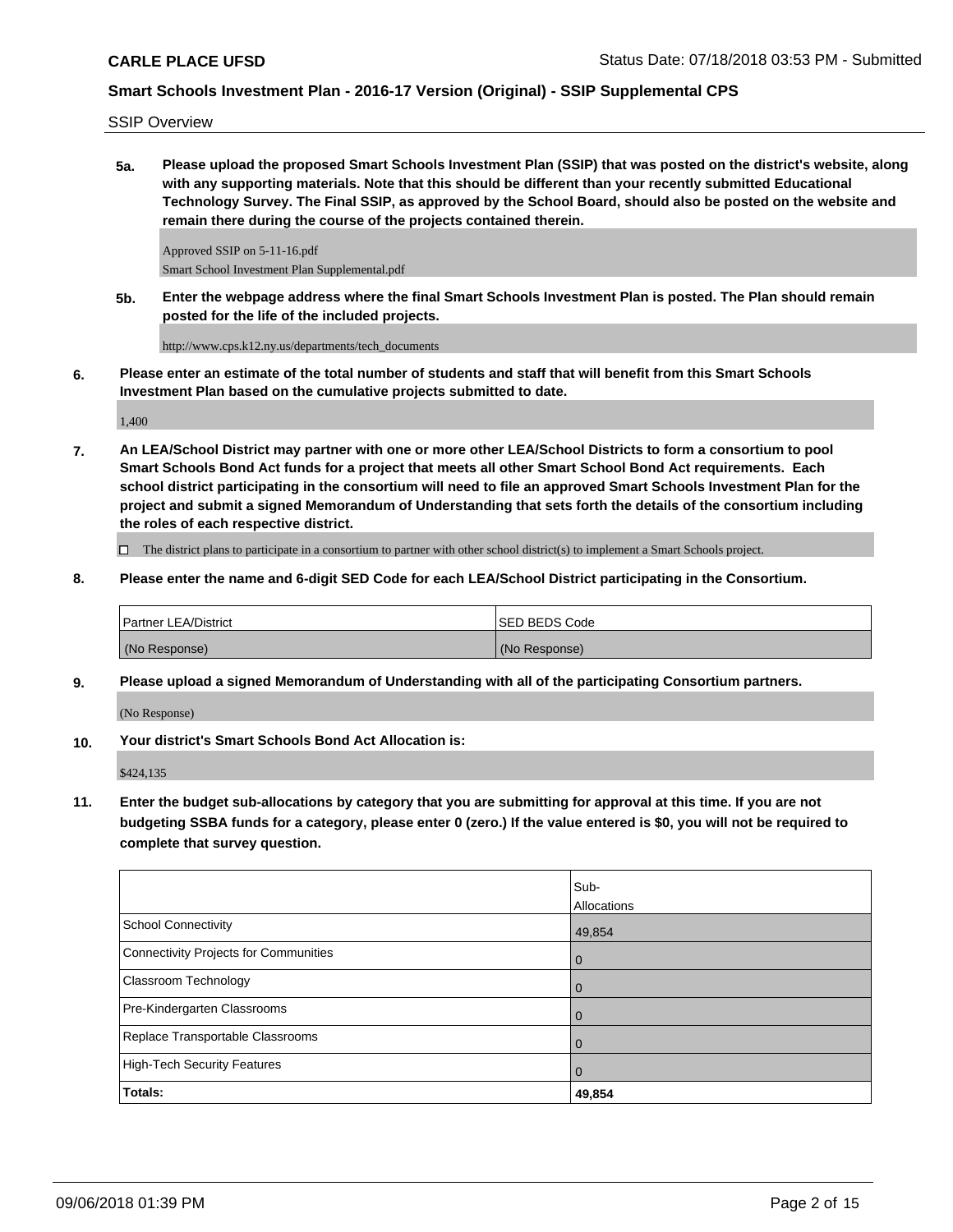School Connectivity

- **1. In order for students and faculty to receive the maximum benefit from the technology made available under the Smart Schools Bond Act, their school buildings must possess sufficient connectivity infrastructure to ensure that devices can be used during the school day. Smart Schools Investment Plans must demonstrate that:**
	- **• sufficient infrastructure that meets the Federal Communications Commission's 100 Mbps per 1,000 students standard currently exists in the buildings where new devices will be deployed, or**
	- **• is a planned use of a portion of Smart Schools Bond Act funds, or**
	- **• is under development through another funding source.**

**Smart Schools Bond Act funds used for technology infrastructure or classroom technology investments must increase the number of school buildings that meet or exceed the minimum speed standard of 100 Mbps per 1,000 students and staff within 12 months. This standard may be met on either a contracted 24/7 firm service or a "burstable" capability. If the standard is met under the burstable criteria, it must be:**

**1. Specifically codified in a service contract with a provider, and**

**2. Guaranteed to be available to all students and devices as needed, particularly during periods of high demand, such as computer-based testing (CBT) periods.**

### **Please describe how your district already meets or is planning to meet this standard within 12 months of plan submission.**

Our current broadband Internet service speed is 150 Mbs synchronous district-wide. Our (in-District) student population is ~1363. We have found that our current bandwidth meets our current needs. We have successfully tested multiple grade levels on both the NWEA and the NYS CBT (Computer Based Testing) Field tests - as well as other online testing platforms. We contract with Nassau BOCES BoTie service and have the flexibility to increase bandwidth at any time if needed.

### **1a. If a district believes that it will be impossible to meet this standard within 12 months, it may apply for a waiver of this requirement, as described on the Smart Schools website. The waiver must be filed and approved by SED prior to submitting this survey.**

 $\Box$  By checking this box, you are certifying that the school district has an approved waiver of this requirement on file with the New York State Education Department.

### **2. Connectivity Speed Calculator (Required)**

|                         | I Number of<br>Students | Multiply by<br>100 Kbps | to Convert to<br>Required<br>Speed in Mb | Divide by 1000 Current Speed Expected<br>lin Mb | Speed to be<br>Attained Within Required<br>12 Months | Expected Date<br>When<br>Speed Will be<br>Met |
|-------------------------|-------------------------|-------------------------|------------------------------------------|-------------------------------------------------|------------------------------------------------------|-----------------------------------------------|
| <b>Calculated Speed</b> | .363                    | 136.300                 | 136.3                                    | 150                                             | 150                                                  | currently met                                 |

### **3. Describe how you intend to use Smart Schools Bond Act funds for high-speed broadband and/or wireless connectivity projects in school buildings.**

The Carle Place District would like to upgrade the fiber optic lines that connect our internal network switches. The existing (very old) fiber between our switches can only handle data at 1Gbps. Our updated fiber will be able to handle data at 10 Gbps. We are proposing this upgrade to handle the high level of data that we anticipate originating from a large number of added IP security cameras both inside and outside of our buildings - that we are planning to install in the 18-19 school year. These upgraded fiber lines will allow us to create a separate dedicated network via strand allotment for the security camera data and thus will preserve adequate bandwidth for our instructional/administrative data needs. The cost of upgrading these lines (in 2 of our 3 schools) is \$49,854 (Carle Place MSHS and Rushmore Elementary Schools). We plan to upgrade the fiber optic lines in our third school using Tech budget funds.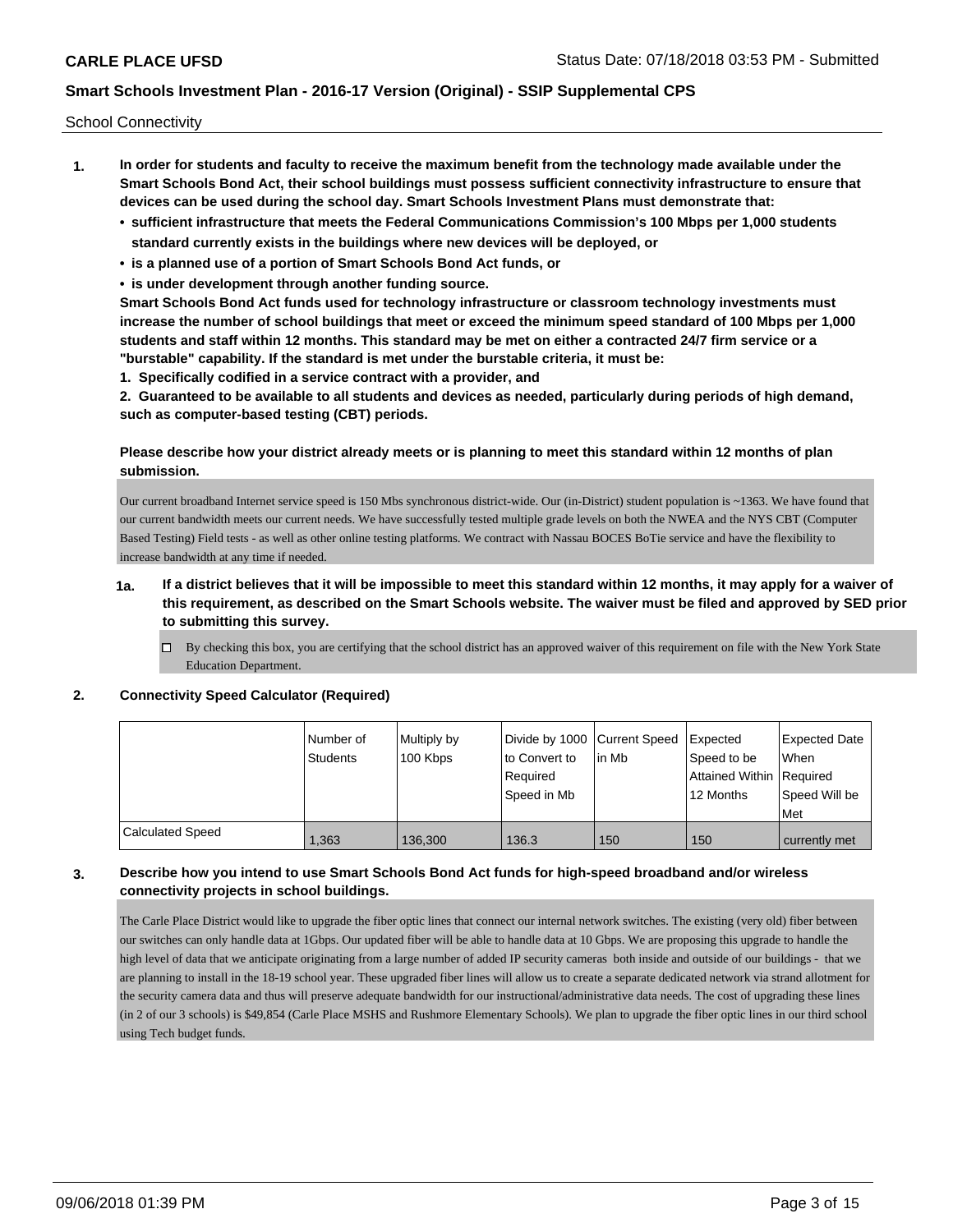School Connectivity

**4. Describe the linkage between the district's District Instructional Technology Plan and the proposed projects. (There should be a link between your response to this question and your response to Question 1 in Part E. Curriculum and Instruction "What are the district's plans to use digital connectivity and technology to improve teaching and learning?)**

The District strives to provide staff and students with a robust technology-supported teaching and learning environment.

 Our vision is that teachers and students will use modern digital technologies to enhance both traditional learning settings as well as support and encourage our evolution towards inquiry/project-based learning. Inquiry-based learning environments demand robust technology to afford students the tools they need to take control of their learning and to express/communicate their learning in numerous ways through various media. Improved access to devices is essential for the success of this technology-supported environment. Improved bandwidth, both within buildings and out to the Internet, is essential for the success of such a technology-supported learning environment. Improving access and improving bandwidth are a major component of our District s Technology Plan.

Further, the district is committed to the NWEA formative online assessment service, deployed in grades three through eight. Currently the service is deployed on a local server. As of this past fall (2015) the service, as well as and all teacher/admin reports are available online, allowing the District to administer the assessment both in computer lab environments, and in classrooms using mobile devices. The online service requires robust bandwidth within all of our buildings to function effectively. NWEA growth score reports are analyzed by teachers and administrators, four times a year, resulting on improved awareness of student strengths and weaknesses. Actionable data is generated, giving teachers tools and resources to address weaknesses, and provide extended opportunities where strengths are identified.

**5. If the district wishes to have students and staff access the Internet from wireless devices within the school building, or in close proximity to it, it must first ensure that it has a robust Wi-Fi network in place that has sufficient bandwidth to meet user demand.**

**Please describe how you have quantified this demand and how you plan to meet this demand.**

Over the past three years the District has greatly improved its wireless and non-wireless infrastructure, providing 1Gb speeds between all buildings as well as from our server farm to all end-stations and all wireless access points.

All existing wireless access points (WAPs) in the district have been upgraded to the 802.11ac protocol during this period (2015-2018). Funds for this wireless upgrade came out the District's yearly Technology Budget. All student mobile devices have the robust bandwidth needed to work on-line efficiently and access a huge array of operating-system-independent cloud based resources.

ALL classrooms, District-Wide, have wireless access points - one per room. All WAPs are controlled centrally via a cloud-based wireless access point controller.

We have found that our current wireless infrastructure is capable of supporting our needs. We have successfully tested multiple grade levels on both the NWEA and the NYS CBT (Computer Based Testing) Field tests - as well as other online testing platforms using wireless devices, both Chromebooks in grades 3-12 and iPads in grades K-2.

**6. As indicated on Page 5 of the guidance, the Office of Facilities Planning will have to conduct a preliminary review of all capital projects, including connectivity projects.**

**Please indicate on a separate row each project number given to you by the Office of Facilities Planning.**

| Project Number        |  |
|-----------------------|--|
| 28-04-11-03-7-999-BA1 |  |

**7. Certain high-tech security and connectivity infrastructure projects may be eligible for an expedited review process as determined by the Office of Facilities Planning.**

**Was your project deemed eligible for streamlined review?**

Yes

- **7a. Districts that choose the Streamlined Review Process will be required to certify that they have reviewed all installations with their licensed architect or engineer of record and provide that person's name and license number. The licensed professional must review the products and proposed method of installation prior to implementation and review the work during and after completion in order to affirm that the work was codecompliant, if requested.**
	- $\Box$  I certify that I have reviewed all installations with a licensed architect or engineer of record.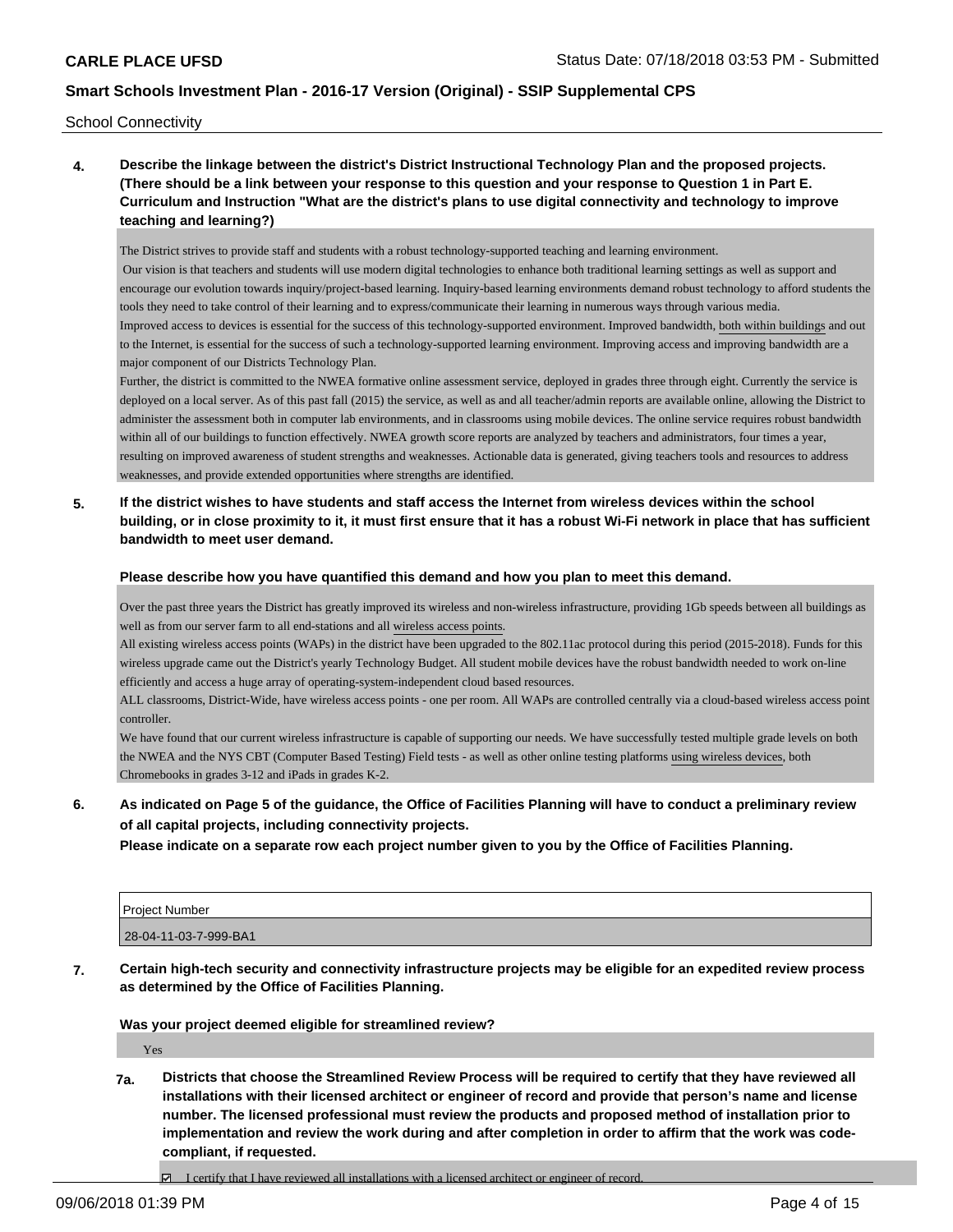School Connectivity

**8. Include the name and license number of the architect or engineer of record.**

| Name               | License Number |
|--------------------|----------------|
| Saveiro J Belfiore | 33063          |

**9. If you are submitting an allocation for School Connectivity complete this table. Note that the calculated Total at the bottom of the table must equal the Total allocation for this category that you entered in the SSIP Overview overall budget.** 

|                                                   | Sub-<br><b>Allocation</b> |
|---------------------------------------------------|---------------------------|
| Network/Access Costs                              | (No Response)             |
| <b>Outside Plant Costs</b>                        | (No Response)             |
| <b>School Internal Connections and Components</b> | 49,854                    |
| <b>Professional Services</b>                      | (No Response)             |
| Testing                                           | (No Response)             |
| <b>Other Upfront Costs</b>                        | (No Response)             |
| <b>Other Costs</b>                                | (No Response)             |
| Totals:                                           | 49,854                    |

**10. Please detail the type, quantity, per unit cost and total cost of the eligible items under each sub-category. This is especially important for any expenditures listed under the "Other" category. All expenditures must be eligible for tax-exempt financing to be reimbursed through the SSBA. Sufficient detail must be provided so that we can verify this is the case. If you have any questions, please contact us directly through smartschools@nysed.gov. NOTE: Wireless Access Points should be included in this category, not under Classroom Educational Technology, except those that will be loaned/purchased for nonpublic schools. Add rows under each sub-category for additional items, as needed.**

| Select the allowable expenditure | Item to be purchased | Quantity | Cost per Item | <b>Total Cost</b> |
|----------------------------------|----------------------|----------|---------------|-------------------|
| type.                            |                      |          |               |                   |
| Repeat to add another item under |                      |          |               |                   |
| each type.                       |                      |          |               |                   |
| <b>Connections/Components</b>    | 12-Strand OM3 Fibers |          | 7.122         | 49.854            |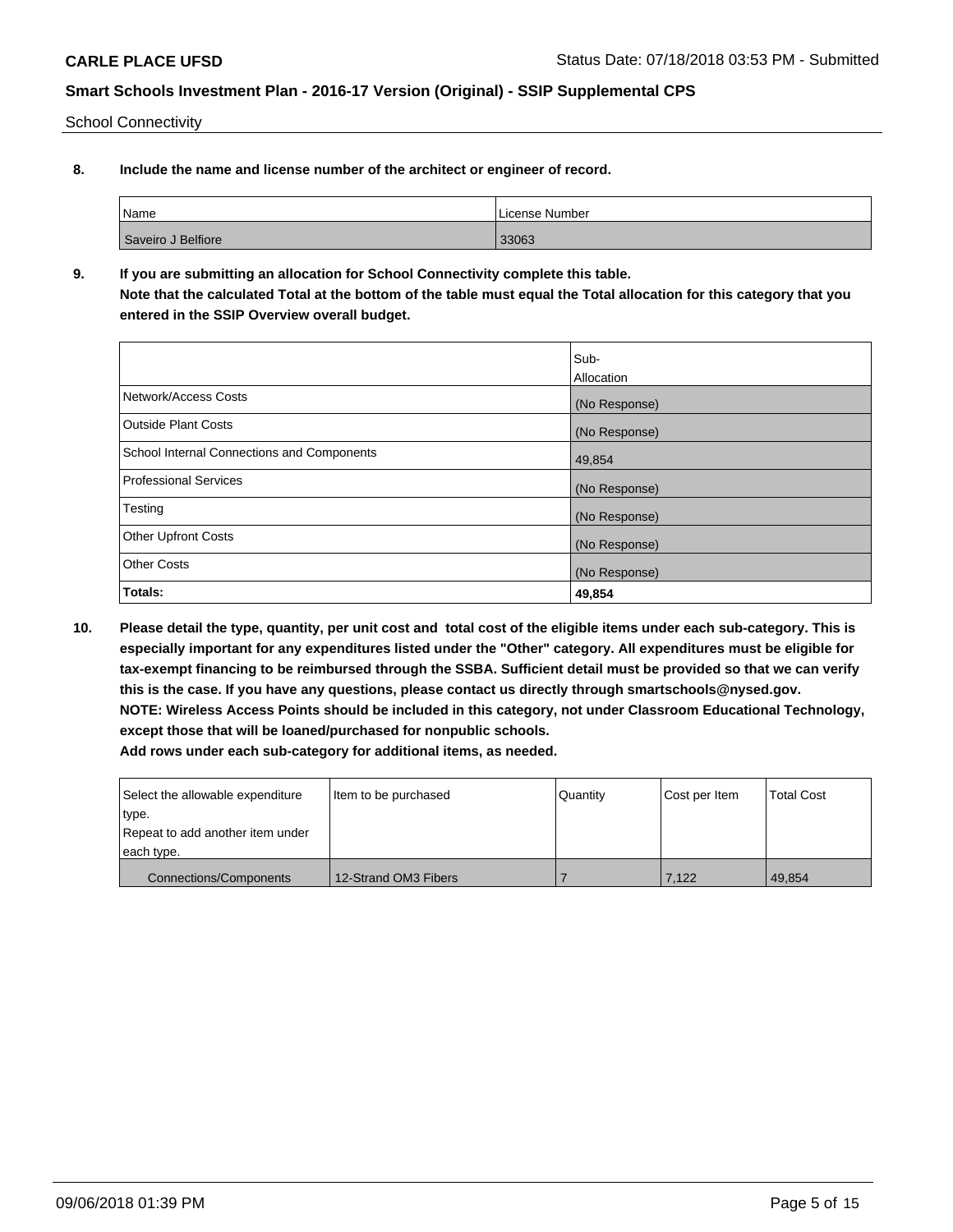Community Connectivity (Broadband and Wireless)

**1. Describe how you intend to use Smart Schools Bond Act funds for high-speed broadband and/or wireless connectivity projects in the community.**

(No Response)

**2. Please describe how the proposed project(s) will promote student achievement and increase student and/or staff access to the Internet in a manner that enhances student learning and/or instruction outside of the school day and/or school building.**

(No Response)

**3. Community connectivity projects must comply with all the necessary local building codes and regulations (building and related permits are not required prior to plan submission).**

 $\Box$  I certify that we will comply with all the necessary local building codes and regulations.

**4. Please describe the physical location of the proposed investment.**

(No Response)

**5. Please provide the initial list of partners participating in the Community Connectivity Broadband Project, along with their Federal Tax Identification (Employer Identification) number.**

| <b>Project Partners</b> | l Federal ID # |
|-------------------------|----------------|
| (No Response)           | (No Response)  |

**6. If you are submitting an allocation for Community Connectivity, complete this table.**

**Note that the calculated Total at the bottom of the table must equal the Total allocation for this category that you entered in the SSIP Overview overall budget.**

|                                    | Sub-Allocation |
|------------------------------------|----------------|
| Network/Access Costs               | (No Response)  |
| <b>Outside Plant Costs</b>         | (No Response)  |
| <b>Tower Costs</b>                 | (No Response)  |
| <b>Customer Premises Equipment</b> | (No Response)  |
| <b>Professional Services</b>       | (No Response)  |
| Testing                            | (No Response)  |
| <b>Other Upfront Costs</b>         | (No Response)  |
| <b>Other Costs</b>                 | (No Response)  |
| Totals:                            | 0              |

**7. Please detail the type, quantity, per unit cost and total cost of the eligible items under each sub-category. This is especially important for any expenditures listed under the "Other" category. All expenditures must be capital-bond eligible to be reimbursed through the SSBA. If you have any questions, please contact us directly through smartschools@nysed.gov.**

| Select the allowable expenditure | Item to be purchased | Quantity      | Cost per Item | <b>Total Cost</b> |
|----------------------------------|----------------------|---------------|---------------|-------------------|
| type.                            |                      |               |               |                   |
| Repeat to add another item under |                      |               |               |                   |
| each type.                       |                      |               |               |                   |
| (No Response)                    | (No Response)        | (No Response) | (No Response) | (No Response)     |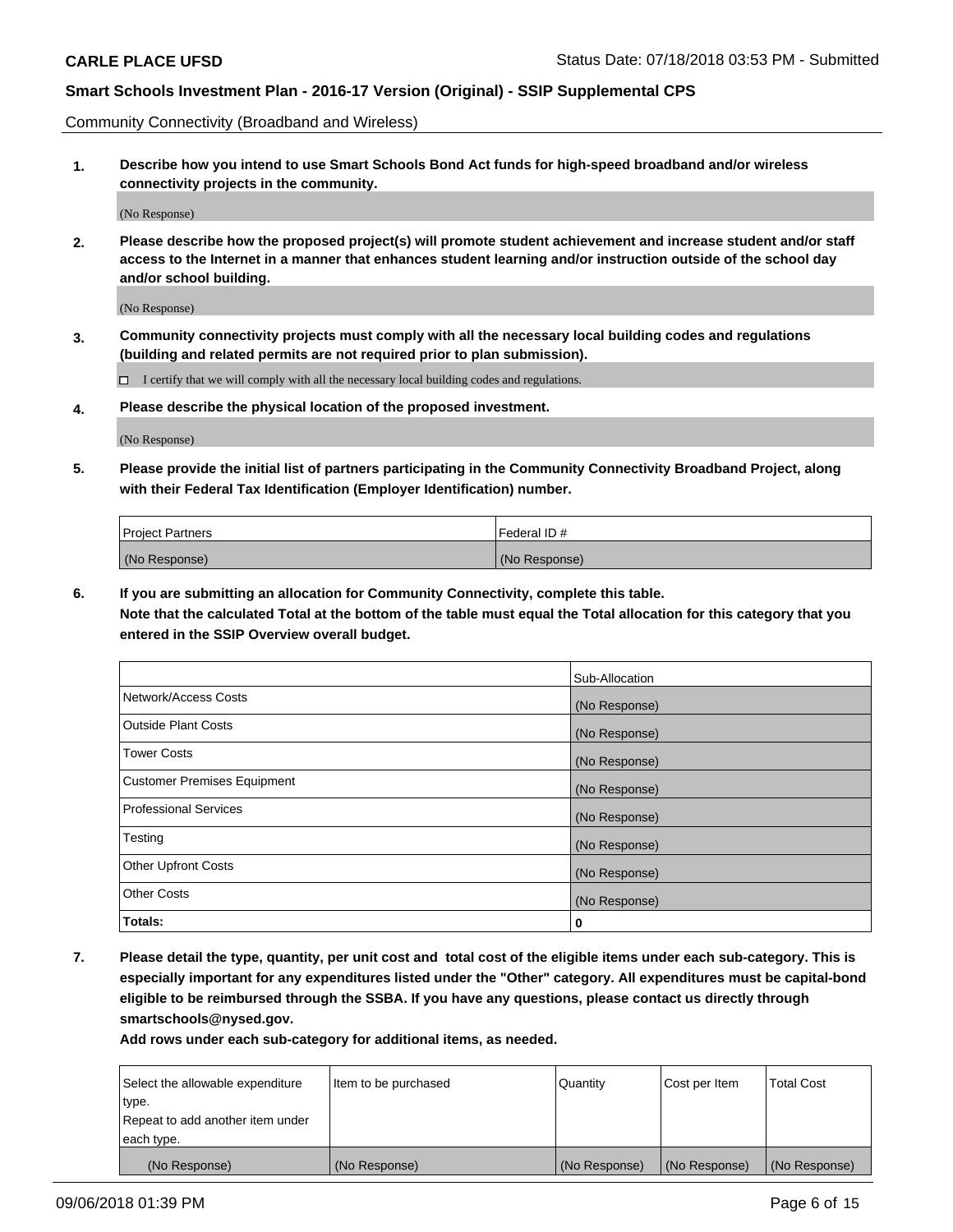### Classroom Learning Technology

**1. In order for students and faculty to receive the maximum benefit from the technology made available under the Smart Schools Bond Act, their school buildings must possess sufficient connectivity infrastructure to ensure that devices can be used during the school day. Smart Schools Investment Plans must demonstrate that sufficient infrastructure that meets the Federal Communications Commission's 100 Mbps per 1,000 students standard currently exists in the buildings where new devices will be deployed, or is a planned use of a portion of Smart Schools Bond Act funds, or is under development through another funding source. Smart Schools Bond Act funds used for technology infrastructure or classroom technology investments must increase the number of school buildings that meet or exceed the minimum speed standard of 100 Mbps per 1,000 students and staff within 12 months. This standard may be met on either a contracted 24/7 firm service or a**

**"burstable" capability. If the standard is met under the burstable criteria, it must be:**

**1. Specifically codified in a service contract with a provider, and**

**2. Guaranteed to be available to all students and devices as needed, particularly during periods of high demand, such as computer-based testing (CBT) periods.**

**Please describe how your district already meets or is planning to meet this standard within 12 months of plan submission.**

(No Response)

- **1a. If a district believes that it will be impossible to meet this standard within 12 months, it may apply for a waiver of this requirement, as described on the Smart Schools website. The waiver must be filed and approved by SED prior to submitting this survey.**
	- By checking this box, you are certifying that the school district has an approved waiver of this requirement on file with the New York State Education Department.

#### **2. Connectivity Speed Calculator (Required)**

|                         | l Number of<br>Students | Multiply by<br>100 Kbps | to Convert to<br>Required<br>Speed in Mb | Divide by 1000 Current Speed Expected<br>lin Mb | Speed to be<br>Attained Within Required<br>12 Months | <b>Expected Date</b><br>When<br>Speed Will be<br>Met |
|-------------------------|-------------------------|-------------------------|------------------------------------------|-------------------------------------------------|------------------------------------------------------|------------------------------------------------------|
| <b>Calculated Speed</b> | (No<br>Response)        | (No Response)           | (No<br>Response)                         | (No<br>Response)                                | (No<br>Response)                                     | (No<br>Response)                                     |

**3. If the district wishes to have students and staff access the Internet from wireless devices within the school building, or in close proximity to it, it must first ensure that it has a robust Wi-Fi network in place that has sufficient bandwidth to meet user demand.**

**Please describe how you have quantified this demand and how you plan to meet this demand.**

(No Response)

**4. All New York State public school districts are required to complete and submit an Instructional Technology Plan survey to the New York State Education Department in compliance with Section 753 of the Education Law and per Part 100.12 of the Commissioner's Regulations.**

**Districts that include educational technology purchases as part of their Smart Schools Investment Plan must have a submitted and approved Instructional Technology Plan survey on file with the New York State Education Department.**

- $\Box$  By checking this box, you are certifying that the school district has an approved Instructional Technology Plan survey on file with the New York State Education Department.
- **5. Describe the devices you intend to purchase and their compatibility with existing or planned platforms or systems. Specifically address the adequacy of each facility's electrical, HVAC and other infrastructure necessary to install and support the operation of the planned technology.**

(No Response)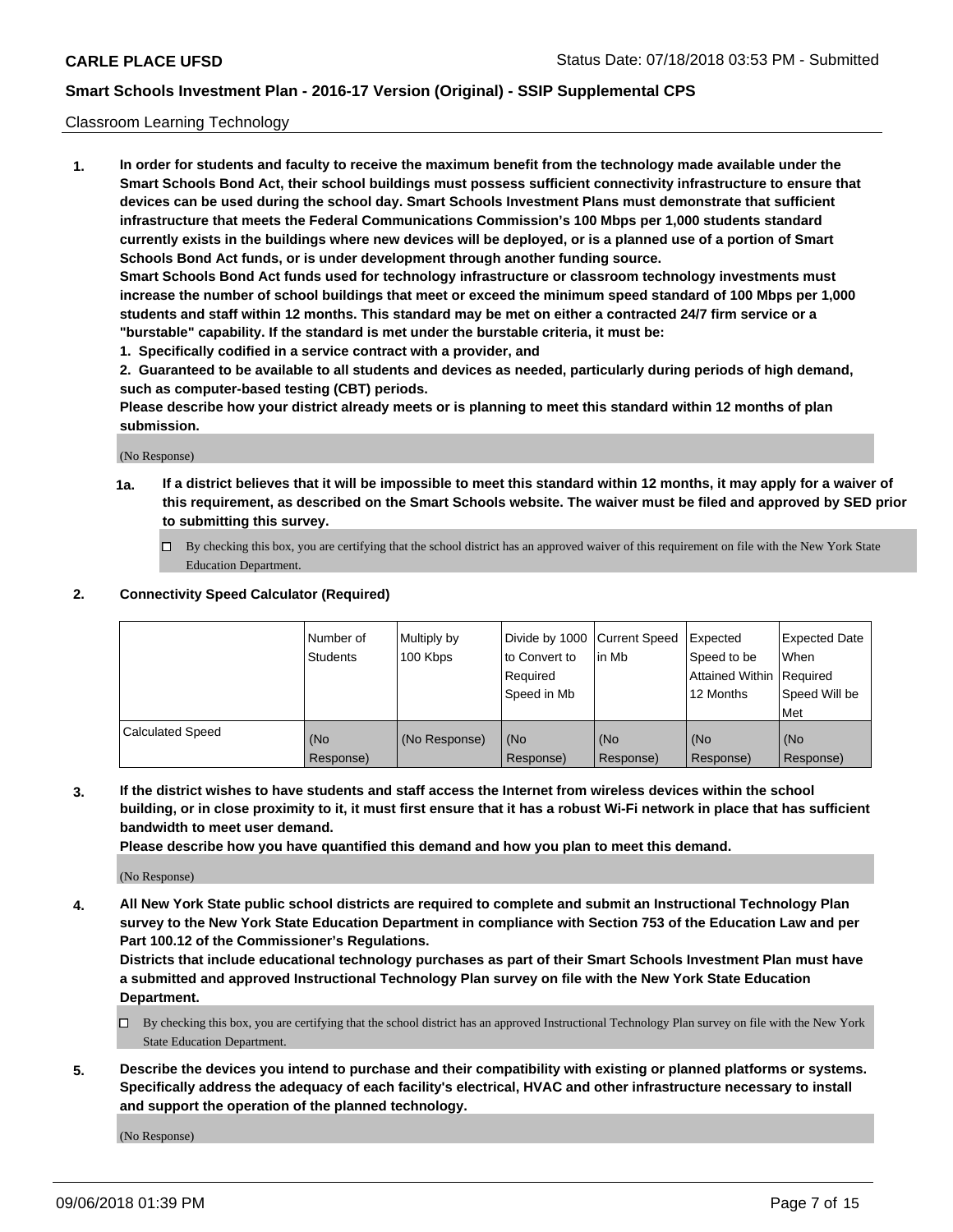#### Classroom Learning Technology

- **6. Describe how the proposed technology purchases will:**
	- **> enhance differentiated instruction;**
	- **> expand student learning inside and outside the classroom;**
	- **> benefit students with disabilities and English language learners; and**
	- **> contribute to the reduction of other learning gaps that have been identified within the district.**

**The expectation is that districts will place a priority on addressing the needs of students who struggle to succeed in a rigorous curriculum. Responses in this section should specifically address this concern and align with the district's Instructional Technology Plan (in particular Question 2 of E. Curriculum and Instruction: "Does the district's instructional technology plan address the needs of students with disabilities to ensure equitable access to instruction, materials and assessments?" and Question 3 of the same section: "Does the district's instructional technology plan address the provision of assistive technology specifically for students with disabilities to ensure access to and participation in the general curriculum?"**

(No Response)

**7. Where appropriate, describe how the proposed technology purchases will enhance ongoing communication with parents and other stakeholders and help the district facilitate technology-based regional partnerships, including distance learning and other efforts.**

(No Response)

**8. Describe the district's plan to provide professional development to ensure that administrators, teachers and staff can employ the technology purchased to enhance instruction successfully.**

**Note: This response should be aligned and expanded upon in accordance with your district's response to Question 1 of F. Professional Development of your Instructional Technology Plan: "Please provide a summary of professional development offered to teachers and staff, for the time period covered by this plan, to support technology to enhance teaching and learning. Please include topics, audience and method of delivery within your summary."**

(No Response)

- **9. Districts must contact the SUNY/CUNY teacher preparation program that supplies the largest number of the district's new teachers to request advice on innovative uses and best practices at the intersection of pedagogy and educational technology.**
	- By checking this box, you certify that you have contacted the SUNY/CUNY teacher preparation program that supplies the largest number of your new teachers to request advice on these issues.
	- **9a. Please enter the name of the SUNY or CUNY Institution that you contacted.**

(No Response)

**9b. Enter the primary Institution phone number.**

(No Response)

**9c. Enter the name of the contact person with whom you consulted and/or will be collaborating with on innovative uses of technology and best practices.**

(No Response)

**10. A district whose Smart Schools Investment Plan proposes the purchase of technology devices and other hardware must account for nonpublic schools in the district.**

**Are there nonpublic schools within your school district?**

Yes

 $\square$  No

**11. Nonpublic Classroom Technology Loan Calculator**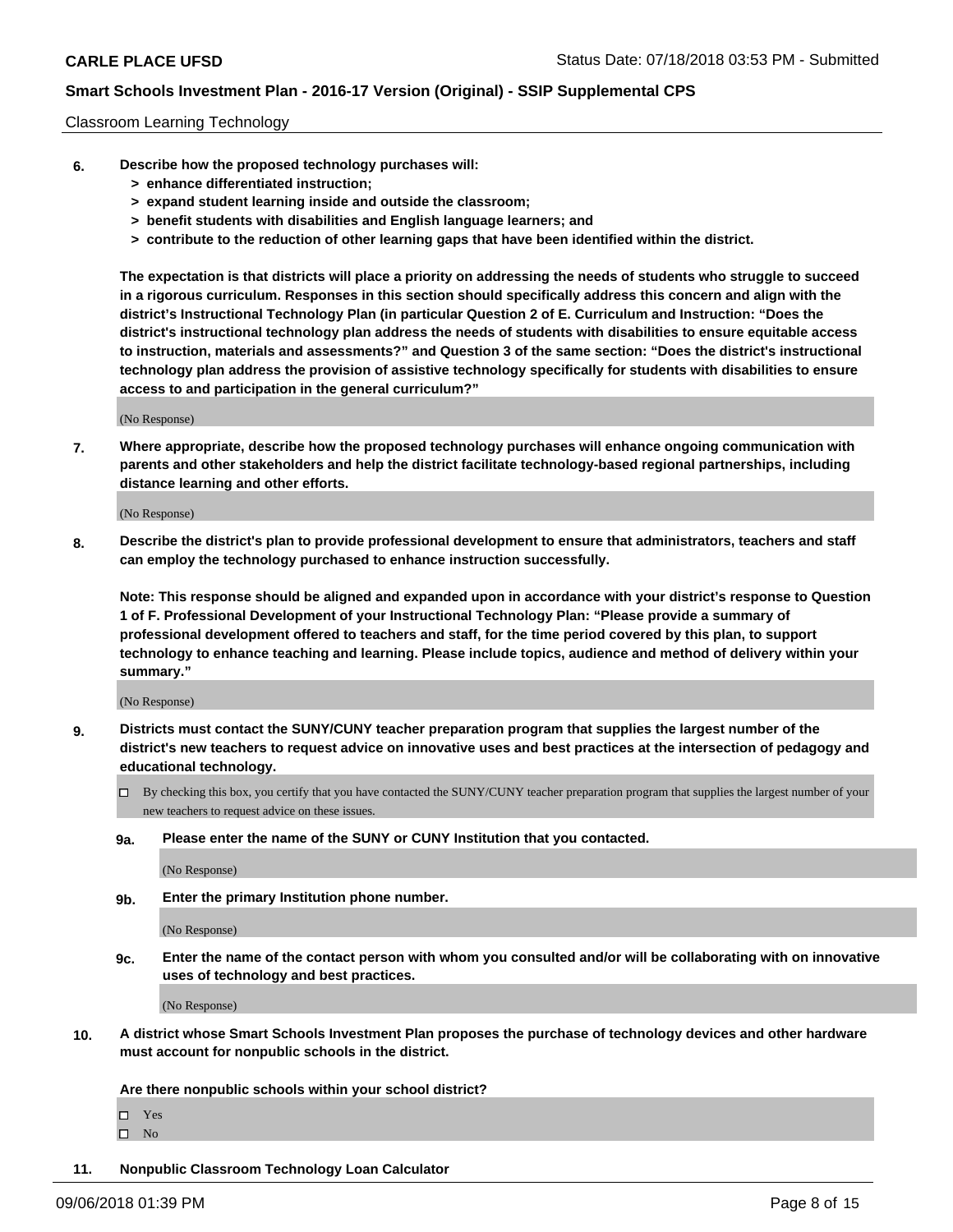### Classroom Learning Technology

**The Smart Schools Bond Act provides that any Classroom Learning Technology purchases made using Smart Schools funds shall be lent, upon request, to nonpublic schools in the district. However, no school district shall be required to loan technology in amounts greater than the total obtained and spent on technology pursuant to the Smart Schools Bond Act and the value of such loan may not exceed the total of \$250 multiplied by the nonpublic school enrollment in the base year at the time of enactment. See:**

**http://www.p12.nysed.gov/mgtserv/smart\_schools/docs/Smart\_Schools\_Bond\_Act\_Guidance\_04.27.15\_Final.pdf.**

|                                       | 1. Classroom<br>Technology<br>Sub-allocation | l 2. Public<br>Enrollment<br>$(2014-15)$ | 3. Nonpublic<br>l Enrollment<br>$(2014-15)$ | l 4. Sum of<br>Public and<br>l Nonpublic<br>Enrollment                                        | l 5. Total Per<br>Pupil Sub-<br>l allocation | l 6. Total<br>Nonpublic Loan<br>Amount |
|---------------------------------------|----------------------------------------------|------------------------------------------|---------------------------------------------|-----------------------------------------------------------------------------------------------|----------------------------------------------|----------------------------------------|
| Calculated Nonpublic Loan<br>l Amount |                                              |                                          |                                             | (No Response)   (No Response)   (No Response)   (No Response)   (No Response)   (No Response) |                                              |                                        |

**12. To ensure the sustainability of technology purchases made with Smart Schools funds, districts must demonstrate a long-term plan to maintain and replace technology purchases supported by Smart Schools Bond Act funds. This sustainability plan shall demonstrate a district's capacity to support recurring costs of use that are ineligible for Smart Schools Bond Act funding such as device maintenance, technical support, Internet and wireless fees, maintenance of hotspots, staff professional development, building maintenance and the replacement of incidental items. Further, such a sustainability plan shall include a long-term plan for the replacement of purchased devices and equipment at the end of their useful life with other funding sources.**

 $\Box$  By checking this box, you certify that the district has a sustainability plan as described above.

**13. Districts must ensure that devices purchased with Smart Schools Bond funds will be distributed, prepared for use, maintained and supported appropriately. Districts must maintain detailed device inventories in accordance with generally accepted accounting principles.**

By checking this box, you certify that the district has a distribution and inventory management plan and system in place.

**14. If you are submitting an allocation for Classroom Learning Technology complete this table. Note that the calculated Total at the bottom of the table must equal the Total allocation for this category that you entered in the SSIP Overview overall budget.**

|                          | Sub-Allocation |
|--------------------------|----------------|
| Interactive Whiteboards  | (No Response)  |
| <b>Computer Servers</b>  | (No Response)  |
| <b>Desktop Computers</b> | (No Response)  |
| <b>Laptop Computers</b>  | (No Response)  |
| <b>Tablet Computers</b>  | (No Response)  |
| <b>Other Costs</b>       | (No Response)  |
| Totals:                  | 0              |

**15. Please detail the type, quantity, per unit cost and total cost of the eligible items under each sub-category. This is especially important for any expenditures listed under the "Other" category. All expenditures must be capital-bond eligible to be reimbursed through the SSBA. If you have any questions, please contact us directly through smartschools@nysed.gov.**

**Please specify in the "Item to be Purchased" field which specific expenditures and items are planned to meet the district's nonpublic loan requirement, if applicable.**

**NOTE: Wireless Access Points that will be loaned/purchased for nonpublic schools should ONLY be included in this category, not under School Connectivity, where public school districts would list them.**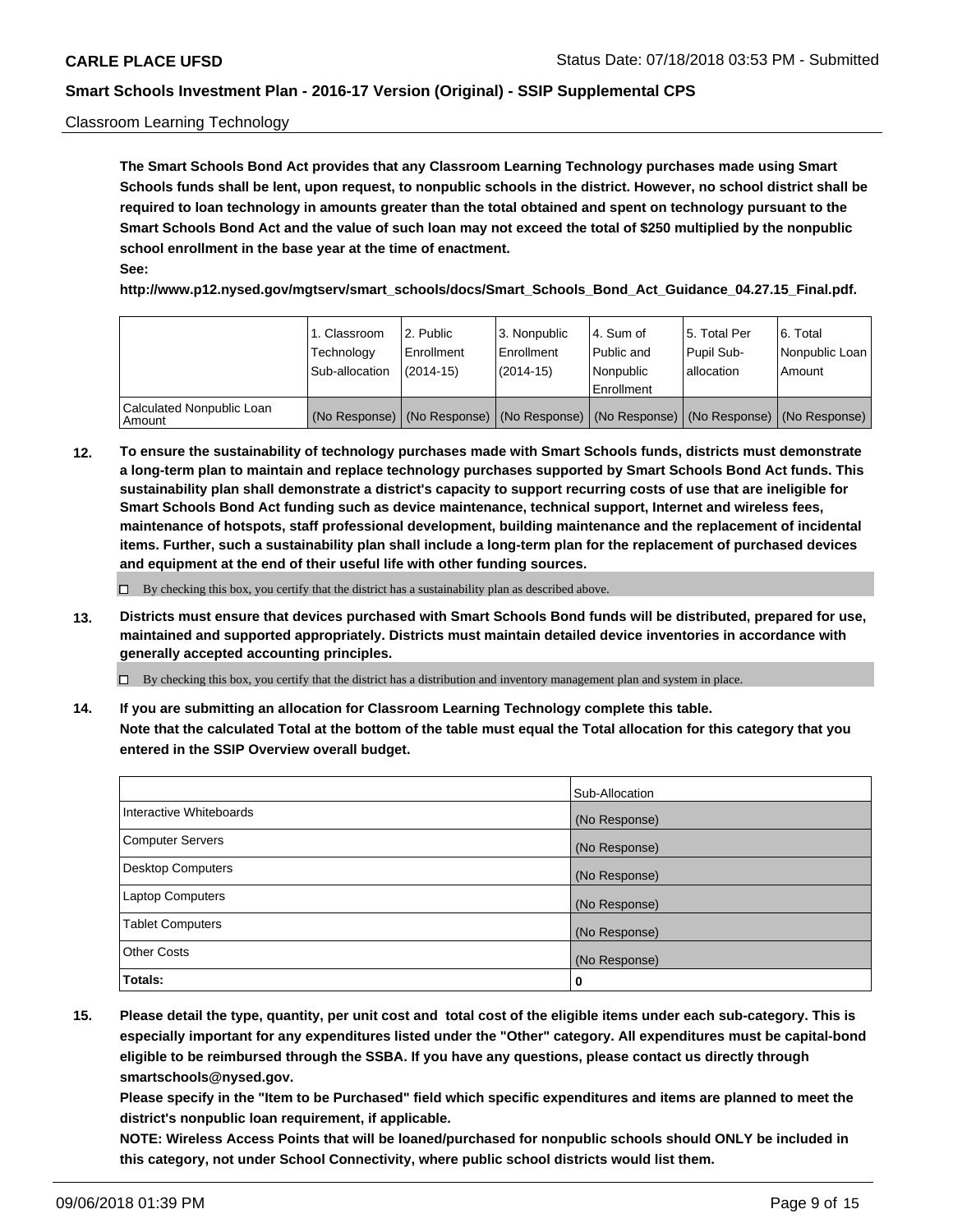Classroom Learning Technology

| Select the allowable expenditure | Iltem to be Purchased | Quantity      | Cost per Item | <b>Total Cost</b> |
|----------------------------------|-----------------------|---------------|---------------|-------------------|
| type.                            |                       |               |               |                   |
| Repeat to add another item under |                       |               |               |                   |
| each type.                       |                       |               |               |                   |
| (No Response)                    | (No Response)         | (No Response) | (No Response) | (No Response)     |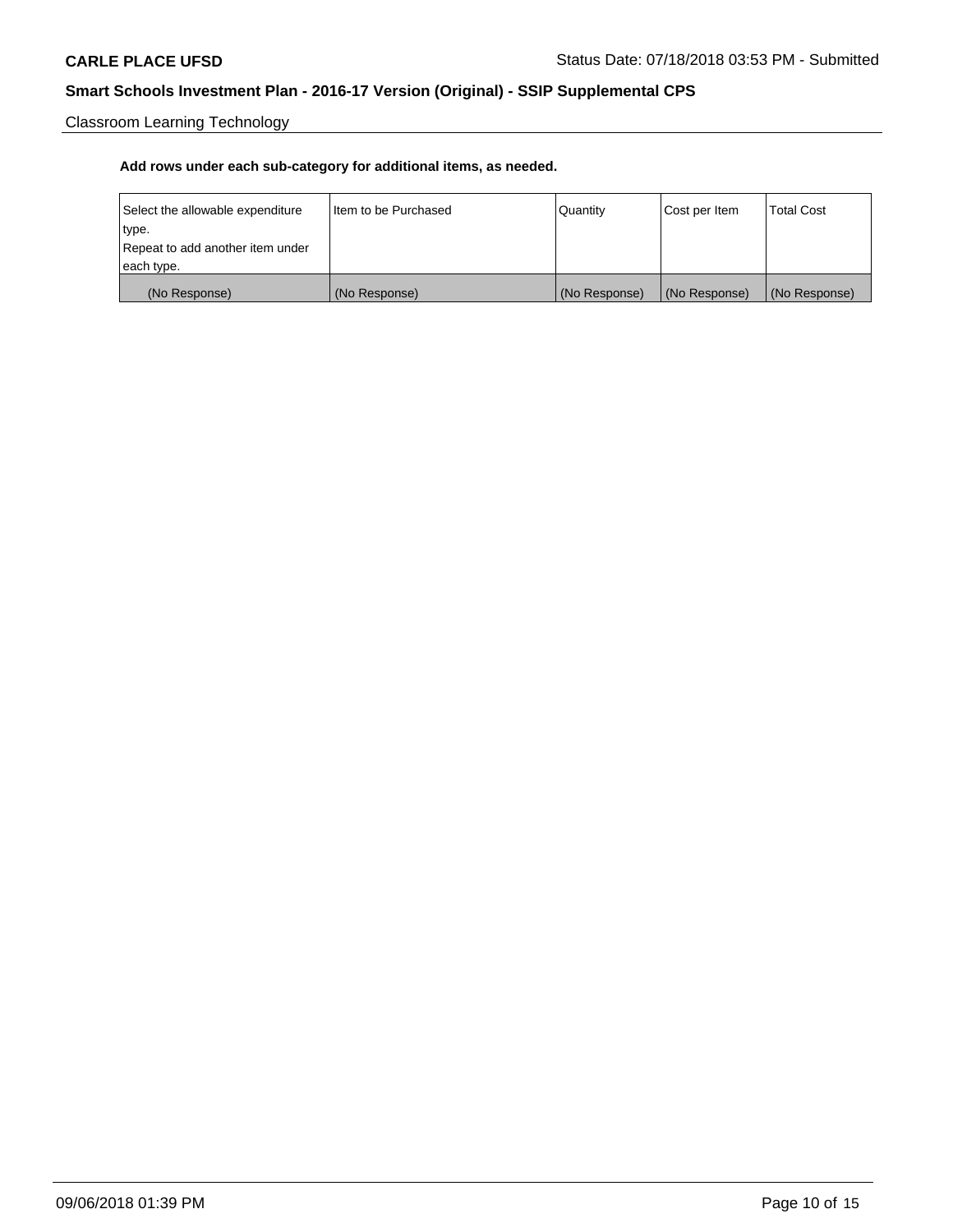#### Pre-Kindergarten Classrooms

**1. Provide information regarding how and where the district is currently serving pre-kindergarten students and justify the need for additional space with enrollment projections over 3 years.**

(No Response)

- **2. Describe the district's plan to construct, enhance or modernize education facilities to accommodate prekindergarten programs. Such plans must include:**
	- **Specific descriptions of what the district intends to do to each space;**
	- **An affirmation that pre-kindergarten classrooms will contain a minimum of 900 square feet per classroom;**
	- **The number of classrooms involved;**
	- **The approximate construction costs per classroom; and**
	- **Confirmation that the space is district-owned or has a long-term lease that exceeds the probable useful life of the improvements.**

(No Response)

**3. Smart Schools Bond Act funds may only be used for capital construction costs. Describe the type and amount of additional funds that will be required to support ineligible ongoing costs (e.g. instruction, supplies) associated with any additional pre-kindergarten classrooms that the district plans to add.**

(No Response)

**4. All plans and specifications for the erection, repair, enlargement or remodeling of school buildings in any public school district in the State must be reviewed and approved by the Commissioner. Districts that plan capital projects using their Smart Schools Bond Act funds will undergo a Preliminary Review Process by the Office of Facilities Planning.**

**Please indicate on a separate row each project number given to you by the Office of Facilities Planning.**

| Project Number |  |
|----------------|--|
| (No Response)  |  |
|                |  |

**5. If you have made an allocation for Pre-Kindergarten Classrooms, complete this table.**

**Note that the calculated Total at the bottom of the table must equal the Total allocation for this category that you entered in the SSIP Overview overall budget.**

|                                          | Sub-Allocation |
|------------------------------------------|----------------|
| Construct Pre-K Classrooms               | (No Response)  |
| Enhance/Modernize Educational Facilities | (No Response)  |
| <b>Other Costs</b>                       | (No Response)  |
| Totals:                                  | 0              |

**6. Please detail the type, quantity, per unit cost and total cost of the eligible items under each sub-category. This is especially important for any expenditures listed under the "Other" category. All expenditures must be capital-bond eligible to be reimbursed through the SSBA. If you have any questions, please contact us directly through smartschools@nysed.gov.**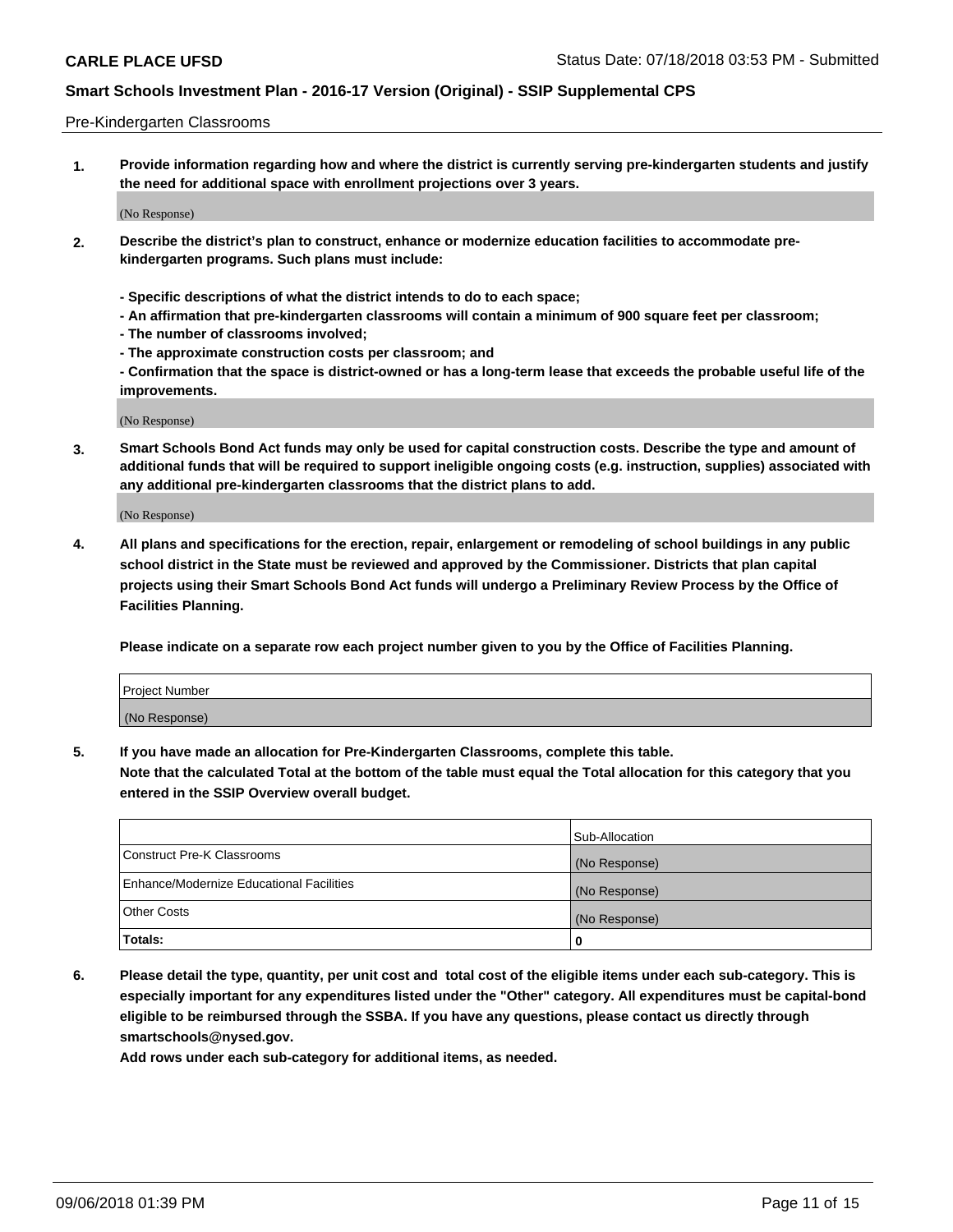Pre-Kindergarten Classrooms

| Select the allowable expenditure | Item to be purchased | Quantity      | Cost per Item | <b>Total Cost</b> |
|----------------------------------|----------------------|---------------|---------------|-------------------|
| type.                            |                      |               |               |                   |
| Repeat to add another item under |                      |               |               |                   |
| each type.                       |                      |               |               |                   |
| (No Response)                    | (No Response)        | (No Response) | (No Response) | (No Response)     |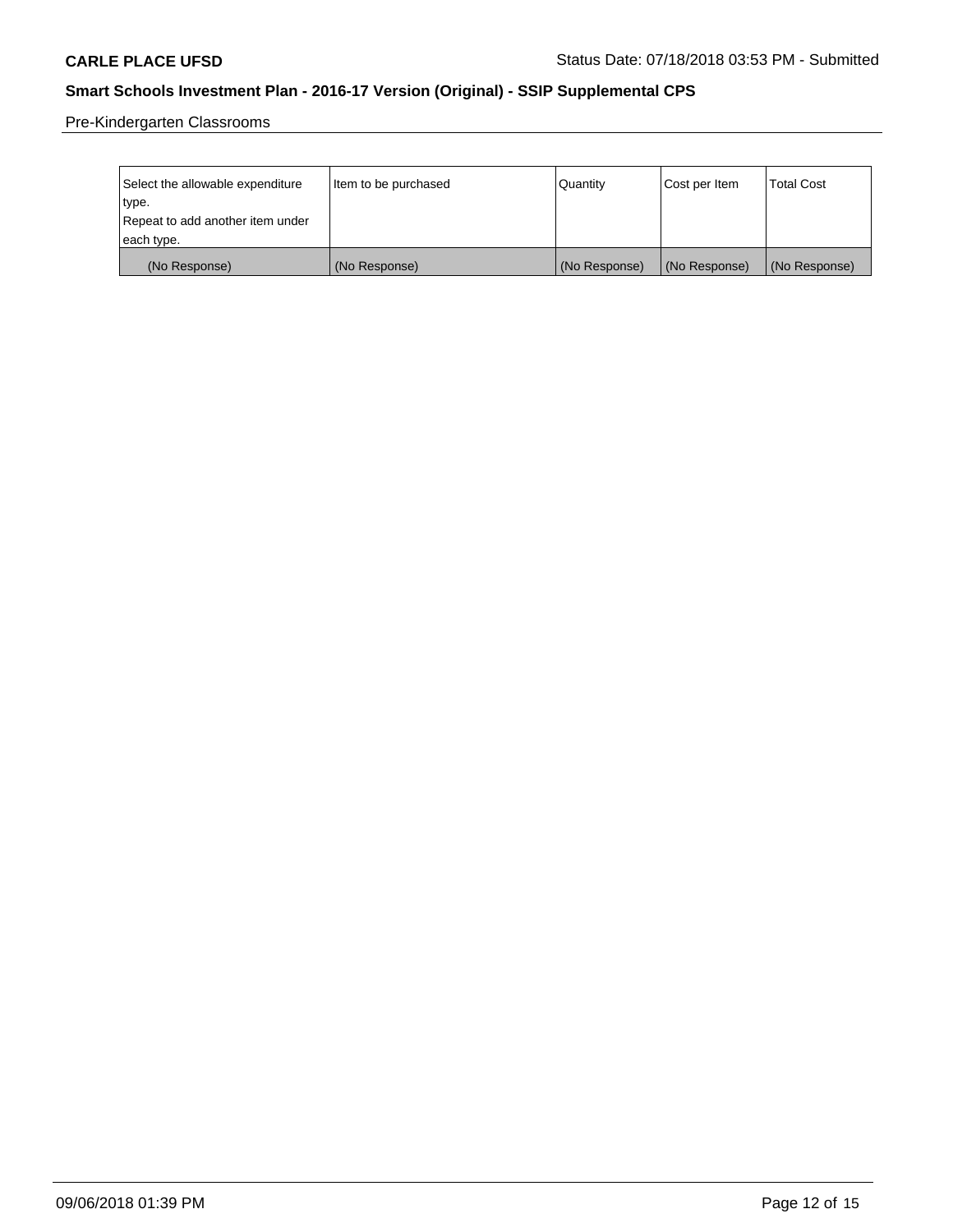Replace Transportable Classrooms

**1. Describe the district's plan to construct, enhance or modernize education facilities to provide high-quality instructional space by replacing transportable classrooms.**

(No Response)

**2. All plans and specifications for the erection, repair, enlargement or remodeling of school buildings in any public school district in the State must be reviewed and approved by the Commissioner. Districts that plan capital projects using their Smart Schools Bond Act funds will undergo a Preliminary Review Process by the Office of Facilities Planning.**

**Please indicate on a separate row each project number given to you by the Office of Facilities Planning.**

| Project Number |  |
|----------------|--|
|                |  |
|                |  |
|                |  |
|                |  |
| (No Response)  |  |
|                |  |
|                |  |
|                |  |

**3. For large projects that seek to blend Smart Schools Bond Act dollars with other funds, please note that Smart Schools Bond Act funds can be allocated on a pro rata basis depending on the number of new classrooms built that directly replace transportable classroom units.**

**If a district seeks to blend Smart Schools Bond Act dollars with other funds describe below what other funds are being used and what portion of the money will be Smart Schools Bond Act funds.**

(No Response)

**4. If you have made an allocation for Replace Transportable Classrooms, complete this table. Note that the calculated Total at the bottom of the table must equal the Total allocation for this category that you entered in the SSIP Overview overall budget.**

|                                                | Sub-Allocation |
|------------------------------------------------|----------------|
| Construct New Instructional Space              | (No Response)  |
| Enhance/Modernize Existing Instructional Space | (No Response)  |
| <b>Other Costs</b>                             | (No Response)  |
| Totals:                                        | 0              |

**5. Please detail the type, quantity, per unit cost and total cost of the eligible items under each sub-category. This is especially important for any expenditures listed under the "Other" category. All expenditures must be capital-bond eligible to be reimbursed through the SSBA. If you have any questions, please contact us directly through smartschools@nysed.gov.**

| Select the allowable expenditure | Item to be purchased | l Quantitv    | Cost per Item | <b>Total Cost</b> |
|----------------------------------|----------------------|---------------|---------------|-------------------|
| type.                            |                      |               |               |                   |
| Repeat to add another item under |                      |               |               |                   |
| each type.                       |                      |               |               |                   |
| (No Response)                    | (No Response)        | (No Response) | (No Response) | (No Response)     |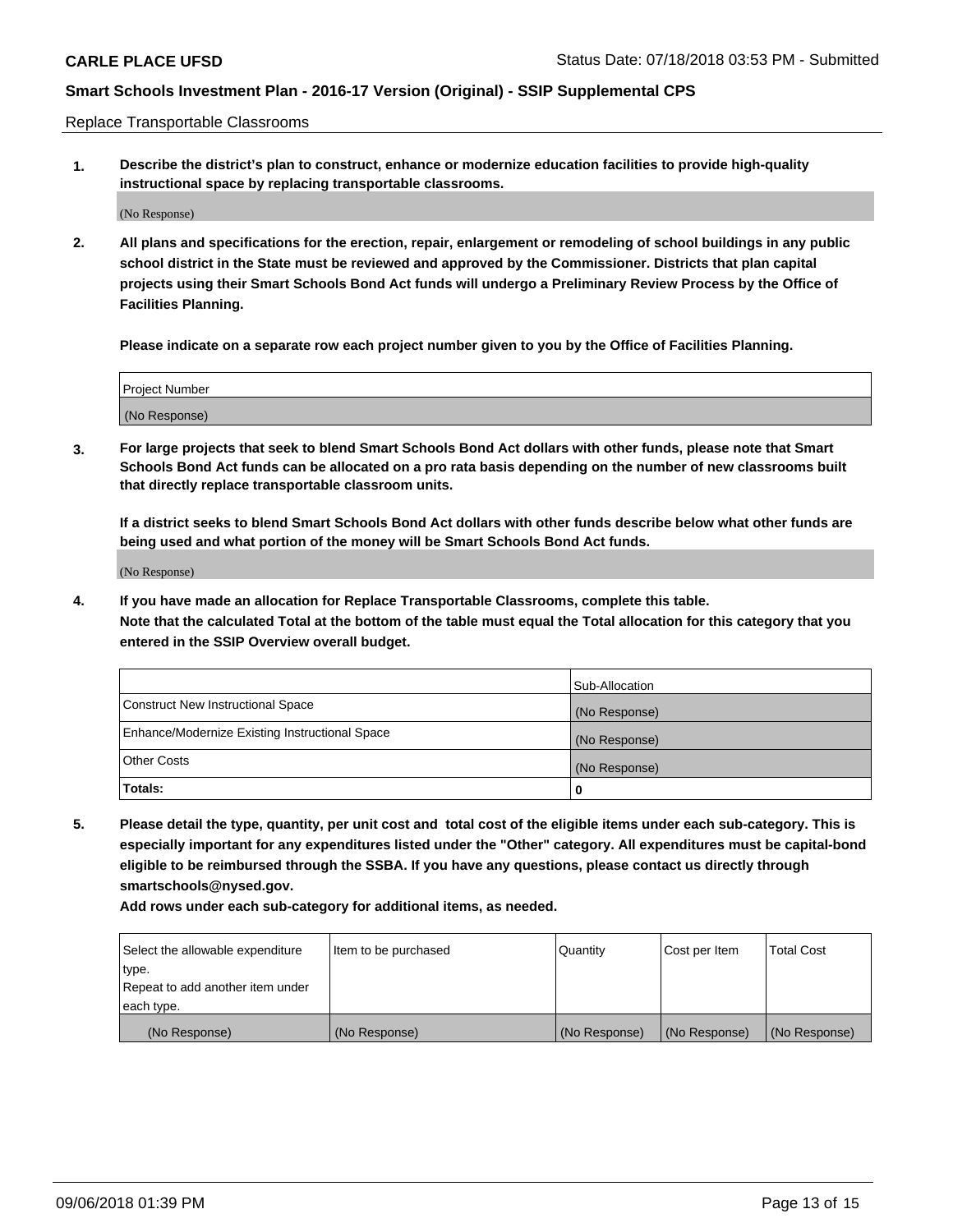High-Tech Security Features

**1. Describe how you intend to use Smart Schools Bond Act funds to install high-tech security features in school buildings and on school campuses.**

(No Response)

**2. All plans and specifications for the erection, repair, enlargement or remodeling of school buildings in any public school district in the State must be reviewed and approved by the Commissioner. Districts that plan capital projects using their Smart Schools Bond Act funds will undergo a Preliminary Review Process by the Office of Facilities Planning.** 

**Please indicate on a separate row each project number given to you by the Office of Facilities Planning.**

| <b>Project Number</b> |  |
|-----------------------|--|
| (No Response)         |  |

- **3. Was your project deemed eligible for streamlined Review?**
	- Yes
	- $\square$  No
- **4. Include the name and license number of the architect or engineer of record.**

| <b>Name</b>   | License Number |
|---------------|----------------|
| (No Response) | (No Response)  |

**5. If you have made an allocation for High-Tech Security Features, complete this table.**

**Note that the calculated Total at the bottom of the table must equal the Total allocation for this category that you entered in the SSIP Overview overall budget.**

|                                                      | Sub-Allocation |
|------------------------------------------------------|----------------|
| Capital-Intensive Security Project (Standard Review) | (No Response)  |
| <b>Electronic Security System</b>                    | (No Response)  |
| <b>Entry Control System</b>                          | (No Response)  |
| Approved Door Hardening Project                      | (No Response)  |
| <b>Other Costs</b>                                   | (No Response)  |
| Totals:                                              | 0              |

**6. Please detail the type, quantity, per unit cost and total cost of the eligible items under each sub-category. This is especially important for any expenditures listed under the "Other" category. All expenditures must be capital-bond eligible to be reimbursed through the SSBA. If you have any questions, please contact us directly through smartschools@nysed.gov.**

| Select the allowable expenditure | Item to be purchased | Quantity      | Cost per Item | <b>Total Cost</b> |
|----------------------------------|----------------------|---------------|---------------|-------------------|
| type.                            |                      |               |               |                   |
| Repeat to add another item under |                      |               |               |                   |
| each type.                       |                      |               |               |                   |
| (No Response)                    | (No Response)        | (No Response) | (No Response) | (No Response)     |